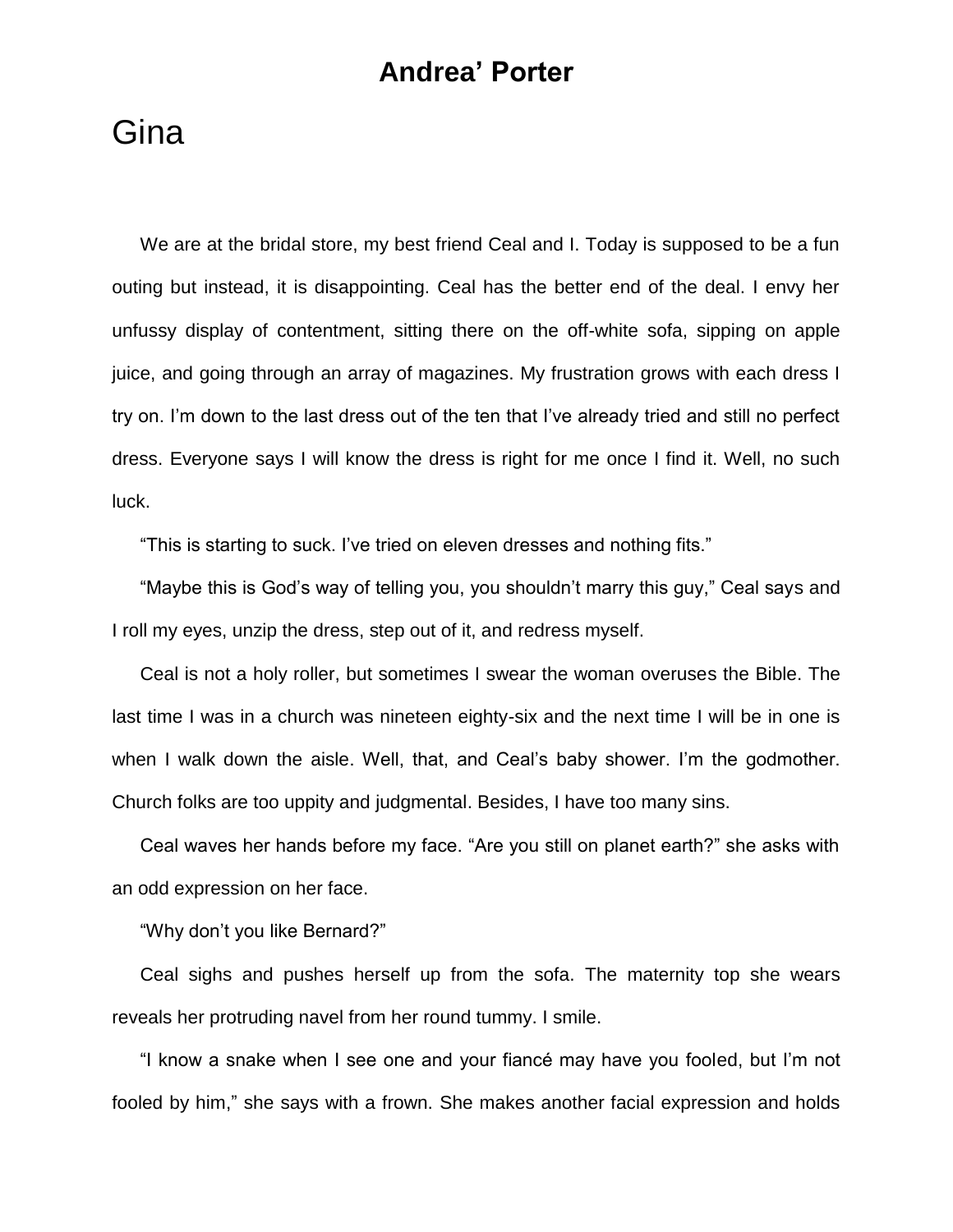her stomach.

"Are you okay?" I ask, rushing to her aid.

Ceal grips my hand. "Yes girl, indigestion. This baby craves all sort of junk food my body is not used to and when I give in to the cravings this is what happens. I need to stop eating. I've gained so much weight. I feel as big as a house."

"Stop it, you look beautiful. Pregnancy agrees with you," I compliment. She laughs and frowns at me. Ceal fluffs her hair and picks up her purse from the sofa.

"How does pregnancy agree with anyone?" Ceal asks and giggles.

"Now you're fishing for compliments. It makes you glow."

Ceal turns toward me and stops. "Gina, you and I have been best friends since we were old enough to form words. You know that I love you and wouldn't steer you wrong."

I have a suspicion I'm not going to like what she has to say, but what choice do I have? I stand my ground and try to open my heart to what my friend's words.

"I think you're making a huge mistake marrying this man. You have a lot going for you and he isn't going anywhere with his life." Ceal's eyes shift from me to something or someone behind me. She pauses, smiles, and waits for the reason for the intrusion. I turn to face my bridal coordinator and old classmate.

"Gina, did you find something you like?" Estelle asks politely. She is petite, with black-blue hair and wire-rim glasses.

I sigh, resignedly. "Girl nothing fits. When will you have some more new stuff in?"

"Umm, I don't know. I can check with the store manager and get back to you," she answers.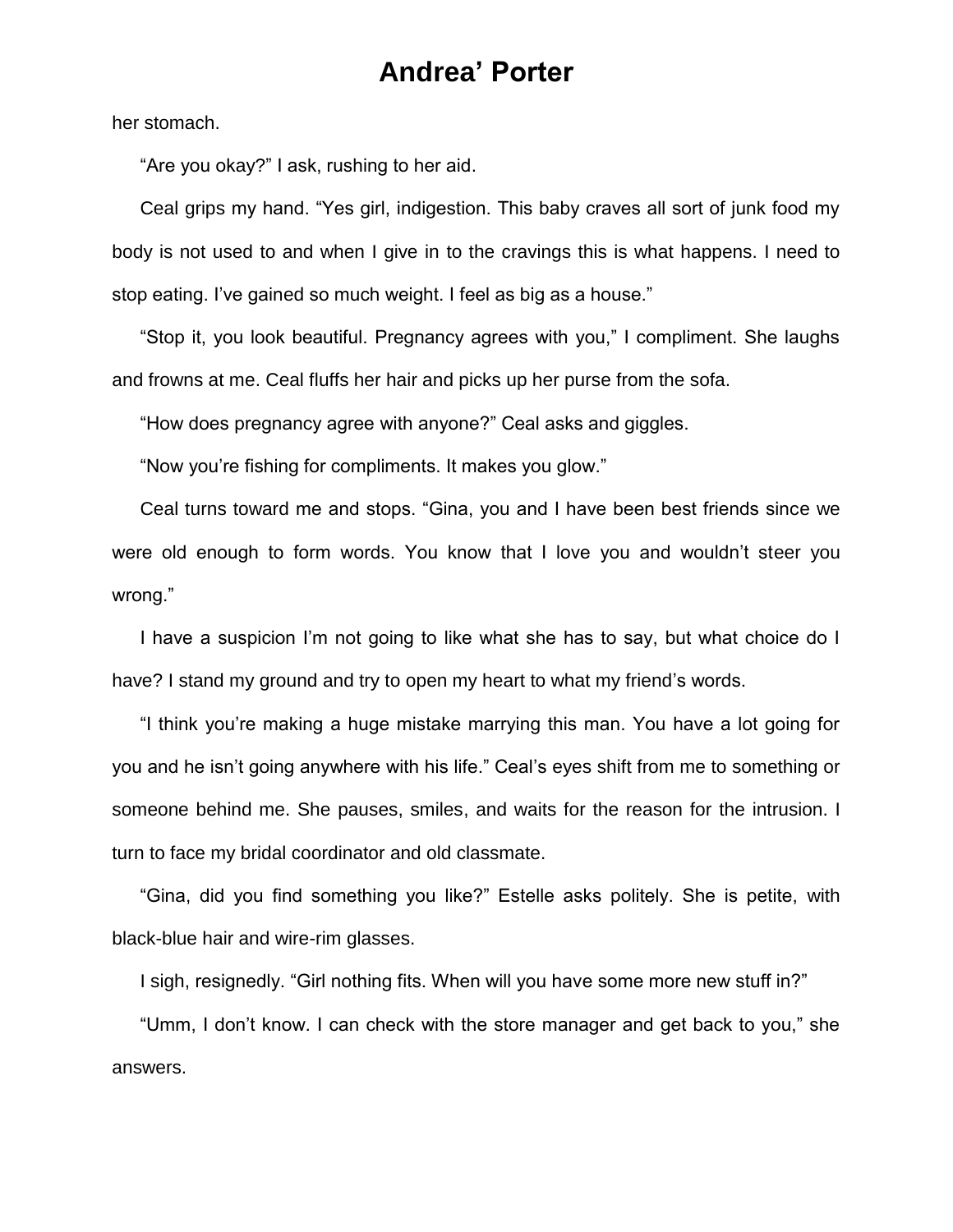"Okay, do that and let me know," I say, with no excitement in my voice.

"I'm sorry it didn't work out," Estelle apologizes, then adds: "You'll find something, don't stress out."

She touches my arm to reassure. "I have another lady waiting on me so I got to go, but I will definitely get with you after I talk to my manager Jennifer."

I'm disappointed but I try not to show it as I watch Estelle walk away. It doesn't help when I hear the woman next door gushing about how much she loves her dress and she goes on and on about it.

"Someone sounds excited," Ceal notes.

"Ugh! I guess." Wasting no time, I say, "Ceal, you may not approve of Bernard but I love him and I hope you will come to see him the way I do. If you can't, that's understandable, but I don't want to have this conversation about him again."

Ceal looks hurt, but Bernard is my man and I'm tired of people telling me what I should and shouldn't do.

"Okay. I will leave it alone, but I will say this: You're gonna regret it."

# **Tracey**

These nightmares are getting stronger. I wake up in a state of distress the same time every night, drenched in sweat and tears. My hands tremble as I bring the glass of water up to my parched lips. I'm restless, scared, and loneliness surrounds me. Even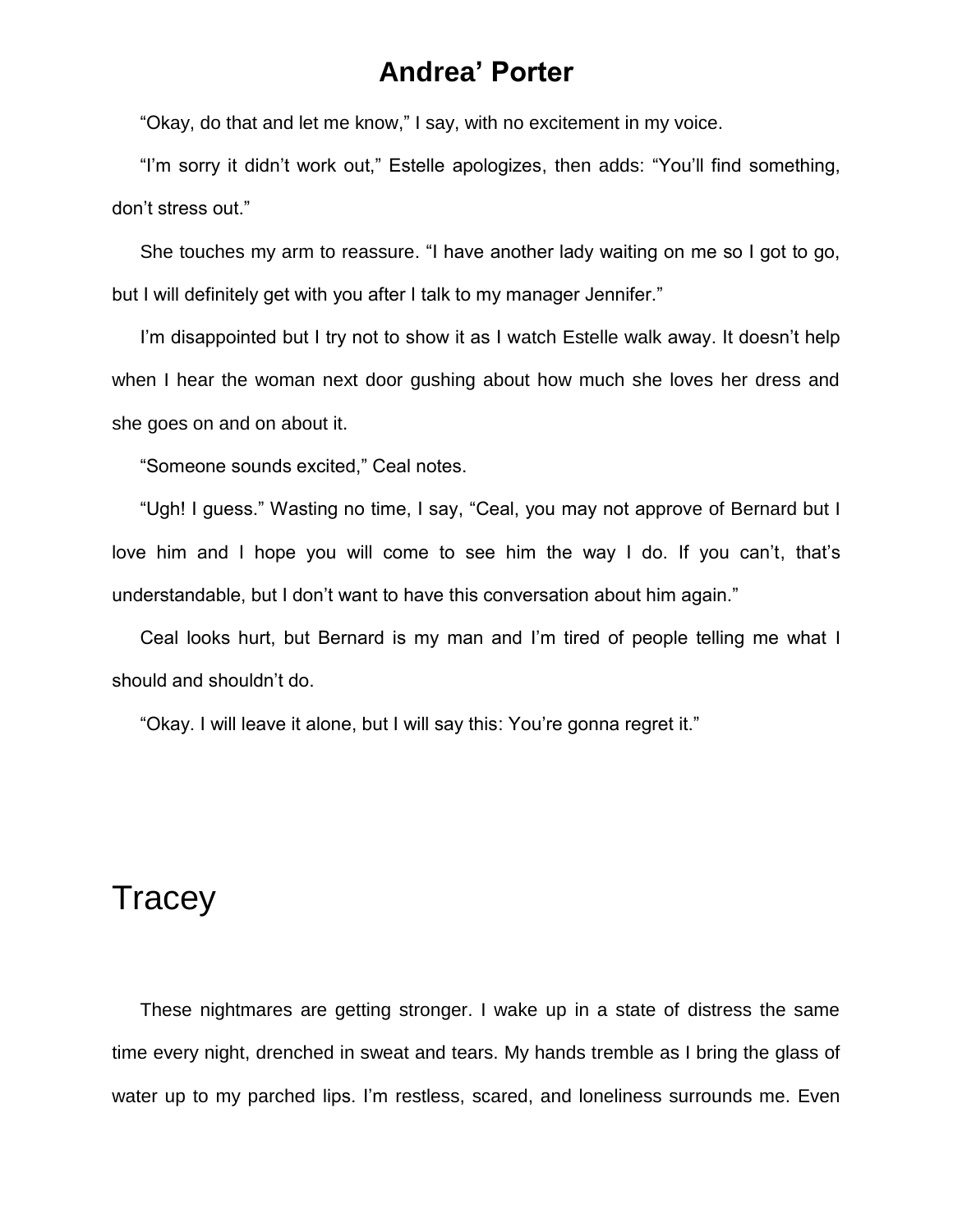though my adoptive father is dead and gone, I still have nightmares. I'm still afraid to close my eyes at night, because I'm too petrified that I will wake up to find him standing over me. When Gina and I lost our parents, it left us vulnerable to all kinds of perverts.

The night we lost our parents, we were on our way home from church. The U-Haul truck came out of nowhere and in an instant our lives were changed. Our parents died in the crash and Gina and my lives were spared. We bounced around in foster home after foster home until a couple adopted us. I was only thirteen years old, beautiful and innocent when my adoptive father snuck into my room to take advantage of me.

Nausea grips me and I rush into the bathroom to throw up. The worse of it was over. I wash my face, brush away the foul taste from my mouth, take two sleeping tablets, and will myself back to sleep. This time I don't dream.

#### \*\*\*

"It says here that you've done some work for local boutiques and runway shows," Martin asks. He is the executive designer for Lee Lee's boutique in Soho. Lee Lee's carries chic yet casual designer wear for real women who want their clothing to look flattering on them.

Martin's broad shoulders block the view of outside. I want to fix my eyes on anything but him. He is striking, a golden boy, but also a gigolo, sleeps with anything that stands still long enough.

"Yes, that's right," I confirm and fix my eyes on the beautifully handmade couture dress to his right.